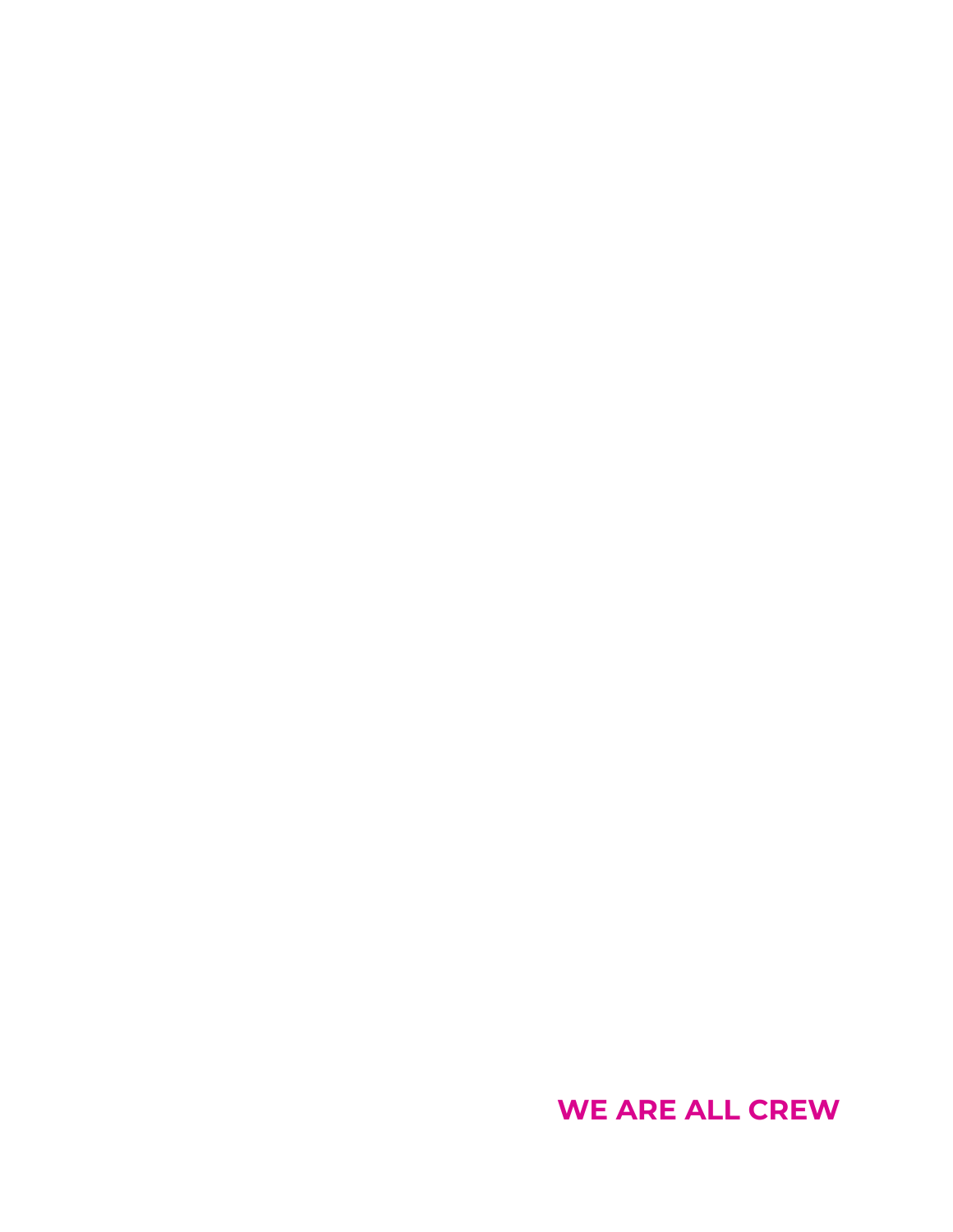# **"There are no passengers on Spaceship Earth, we are all crew."**

Marshall McLuhan, "At the Moment of Sputnik" in *Journal of Communication*, Issue 24 (Winter 1974) © Estate of Marshall McLuhan, with permission.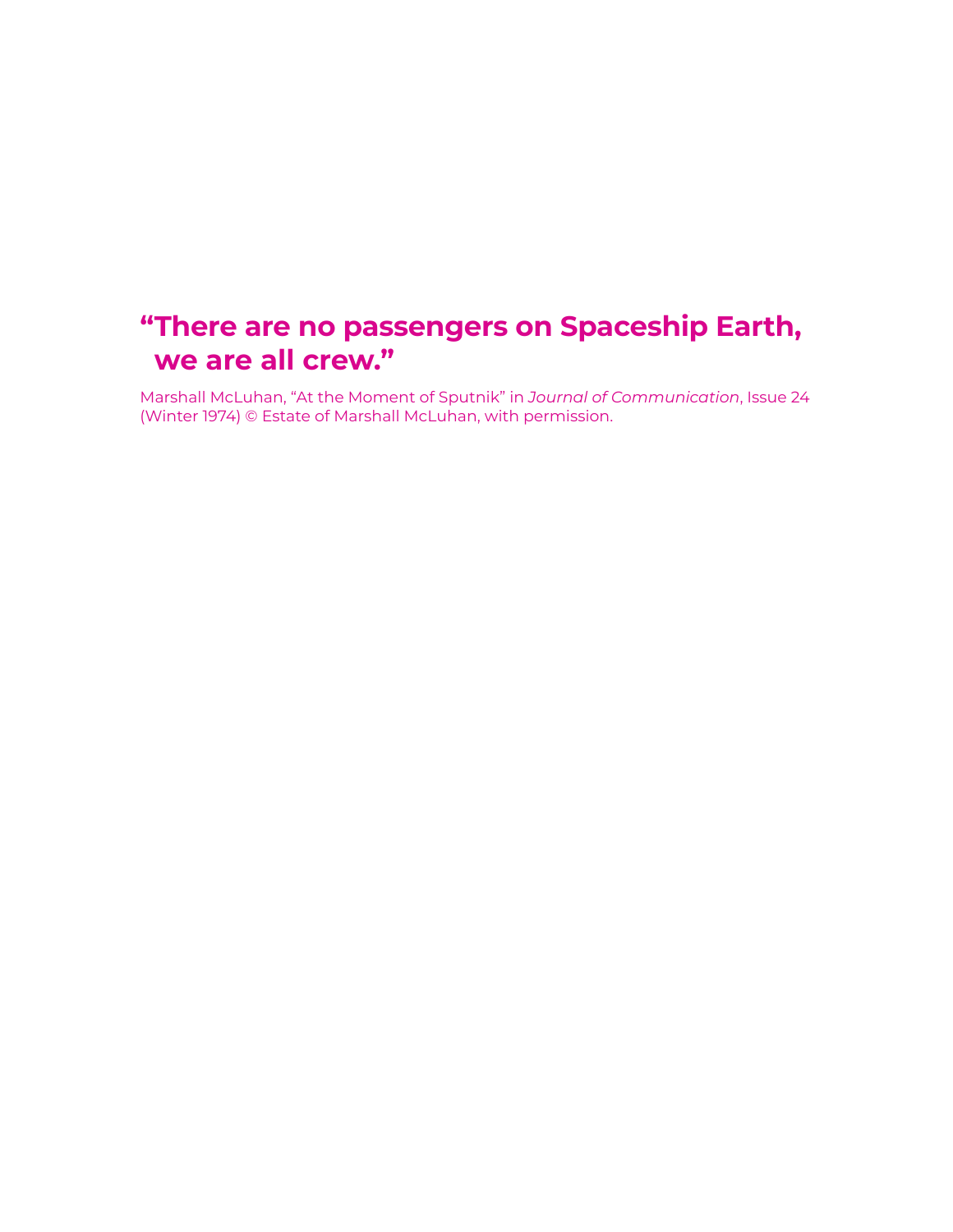This artist book is an extension of the Art for Science Mural project, located in Columbia, Missouri, and funded by the 2018 Art for Science Rising initiative of the Union of Concerned Scientists. The book consists of a recreation of the mural design in coloring book format, and a workbook which can be used to create an asset map of a given locale's sustainable resources so that readers can make conscious choices about how they use the assets within a given community. It is meant to be a decentralized, open source (with a copyleft license) educational and information-gathering tool.

The Marshall McLuhan quote featured in the mural suggests we must do the work, and be responsible, for our one and only home. One way that this work can be done is collating and sharing information about the available sustainable resources in a given area.

These two projects, the mural and artist book, were made possible through the sponsorship of Science Rising and the Union of Concerned Scientists. More information about this project can be found at: residentarts.org/we-are-all-crew.

#artliveshere #artforscience #artforsciencerising #sciencerising #comoclimateaction #climateactionmap #weareallcrew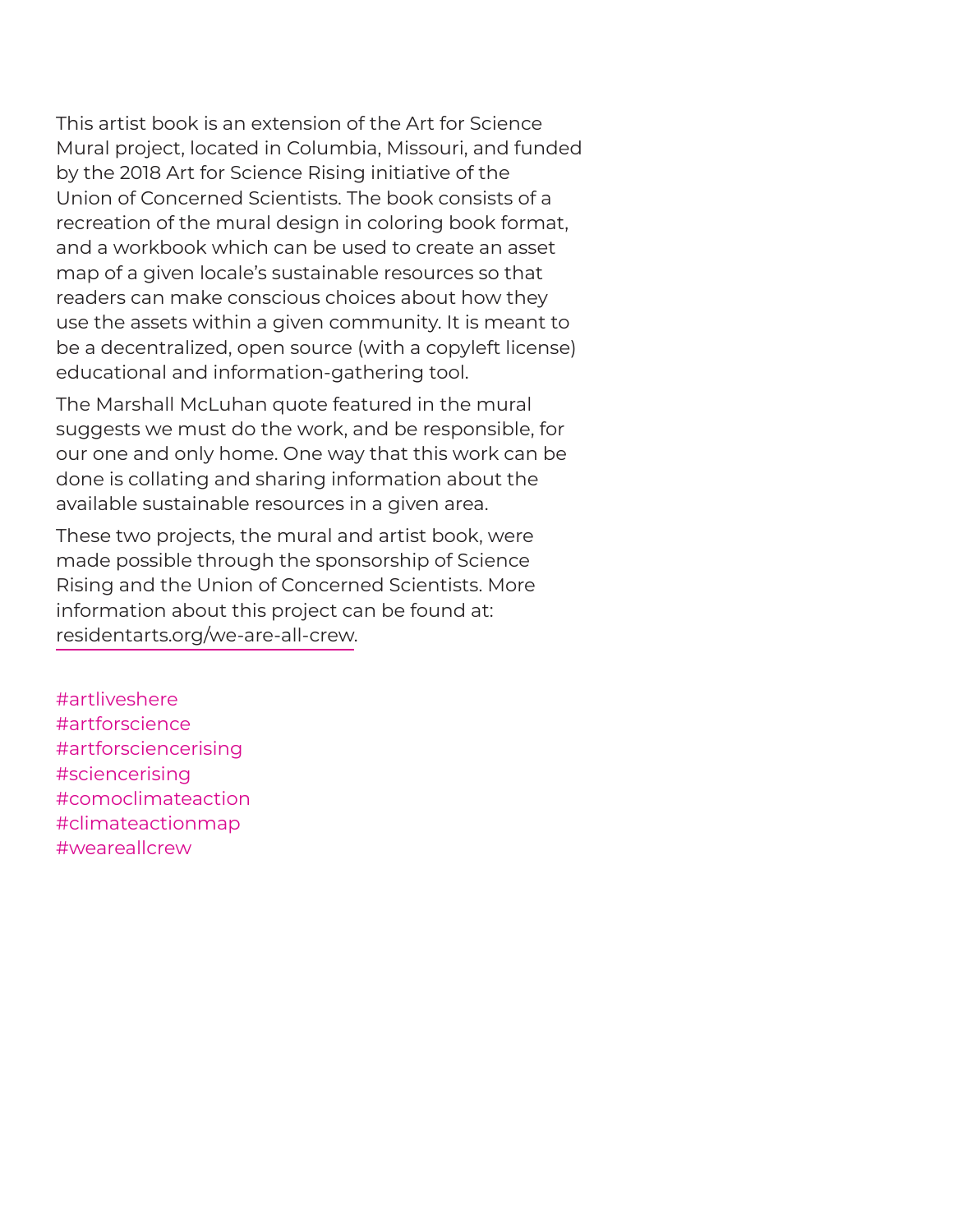Copyleft 2019, Resident Arts

### **Mural Artists:**

Co-lead artists: Madeleine LeMieux and Lisa Simms

Assistant artist: Micah Baker

Artist trainees: Vivian Noland and Samantha Whitworth

#### **Book Artists:**

Madeleine LeMieux

Levi Sherman

#### **Partners:**

City of Columbia

Hinkson Creek Restoration Project

Union of Concerned Scientists

Resident Arts

### **Printing by @theretherenow**

- 1. "Hot Cities: Battle-Ground For Climate Change." UN Habitat. 2011. http://mirror.unhabitat.org/downloads/docs/E\_Hot\_Cities.pdf
- 2. "What is a Carbon Footprint Definition" Time for a change. https://timeforchange.org/what-is-a-carbon-footprintdefinition, (6/27/19)
- 3. B. Metz, O.R. Davidson, P.R. Bosch, R. Dave, L.A. Meyer, Climate Change 2007: Mitigation. Contribution of Working Group III to the Fourth Assessment Report of the Intergovernmental Panel on Climate Change, Cambridge University Press, Cambridge, United Kingdom and New York, NY, USA. https://www.ipcc.ch/site/assets/uploads/2018/03/ar4\_ wg3\_full\_report-1.pdf
- 4. "Electricity Explained Basics" U.S. Energy Information Administration, 2018. http://www.eia.gov/energyexplained/index.cfm?page= electricity\_in\_the\_united\_states
- 5. Bevan Griffiths-Sattenspiel and Wendy Wilson, "The Carbon Footprint of Water." River Network, May, 2009. https://www.csu.edu/cerc/researchreports/documents/ CarbonFootprintofWater-RiverNetwork-2009.pdf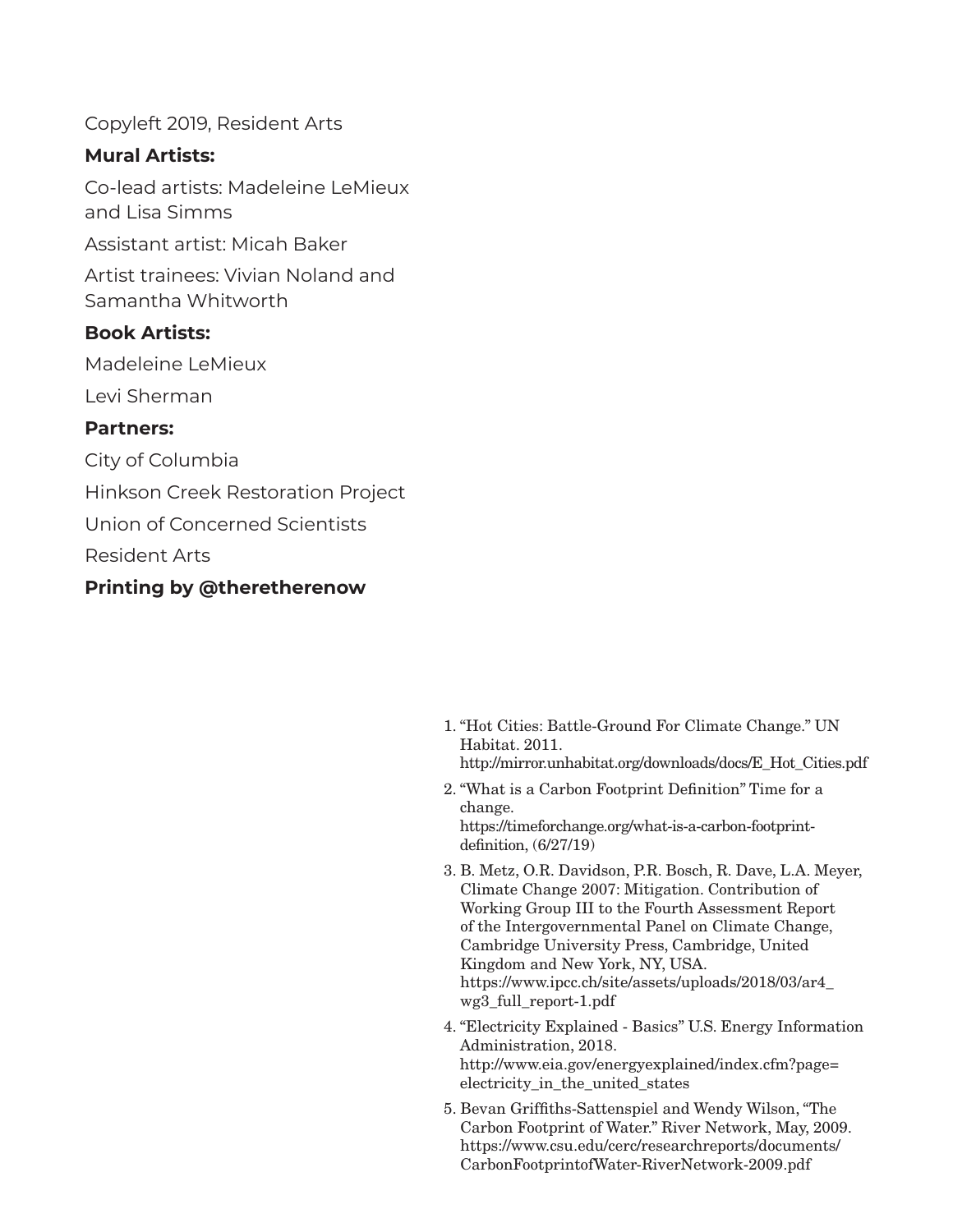# Why cities?

*"Cities are poised to lead climate change efforts. Collectively, the world's cities are responsible for 70% of GHG emissions.1 Cities are also at the frontlines of bearing climate change impacts, such as urban heat islands, flooding, drought and risks to optimal public health."*

> — Climate Action and Adaptation Plan (CAAP), Columbia, Missouri, 2019

This project was first prompted in mural form by the launch of a task force to create a Climate Action and Adaptation Plan in Columbia, Missouri (download the PDF document at https://bit.ly/2x9NODI).

Like Columbia, Missouri's City Council, Resident Arts and the Union of Concerned Scientists believe that climate action is a priority for individuals and for legislative bodies. While the city identified vulnerabilities in key areas such as health, safety, and well-being, natural resources, the built environment, water supply and quality, and energy, materials and waste, for the specific climate make-up of Columbia, the actions presented in the plan are applicable to a wide range of ecological and economic systems.

*"In general, children, older adults, women who are pregnant, outdoor workers, those with pre-existing illnesses, and those with weak social ties are more vulnerable to climate change related health impacts. Lowincome communities may have fewer options to respond and prepare for impacts, and may not have access to quality healthcare."*

— CAAP, 2019

A central theme to the plan is equity and an understanding that not all actions are available to all people. For instance, not every family can install solar panels on their home. Perhaps they rent, or cannot afford the installation. This doesn't mean that there isn't anything they can do to reduce their energy consumption or improve their energy efficiency. Identifying that we have a choice, and then knowing what our choices are, is a way that we can overcome a barrier preventing us from taking action.

This book is designed to help the users, as a team, learn about what businesses in their city or town are doing to combat climate change, one recycled cup or energy-efficient light fixture at a time. And, to help the user of this book become a more informed individual who is empowered to make better choices with their purchases, and become an advocate for better practices within their own community.

While anyone can do this activity, it is designed especially with teen and young adult audiences in mind. They are tomorrow's voters, and it's their future that will be affected most greatly. We hope that high-school and college science and social studies classrooms, scout camps, youth groups, and other clubs will use this fun and proactive tool, to share their colorful interpretations of the design and their research findings, to build on the international movement in which we can all play a role.

**We are all crew.**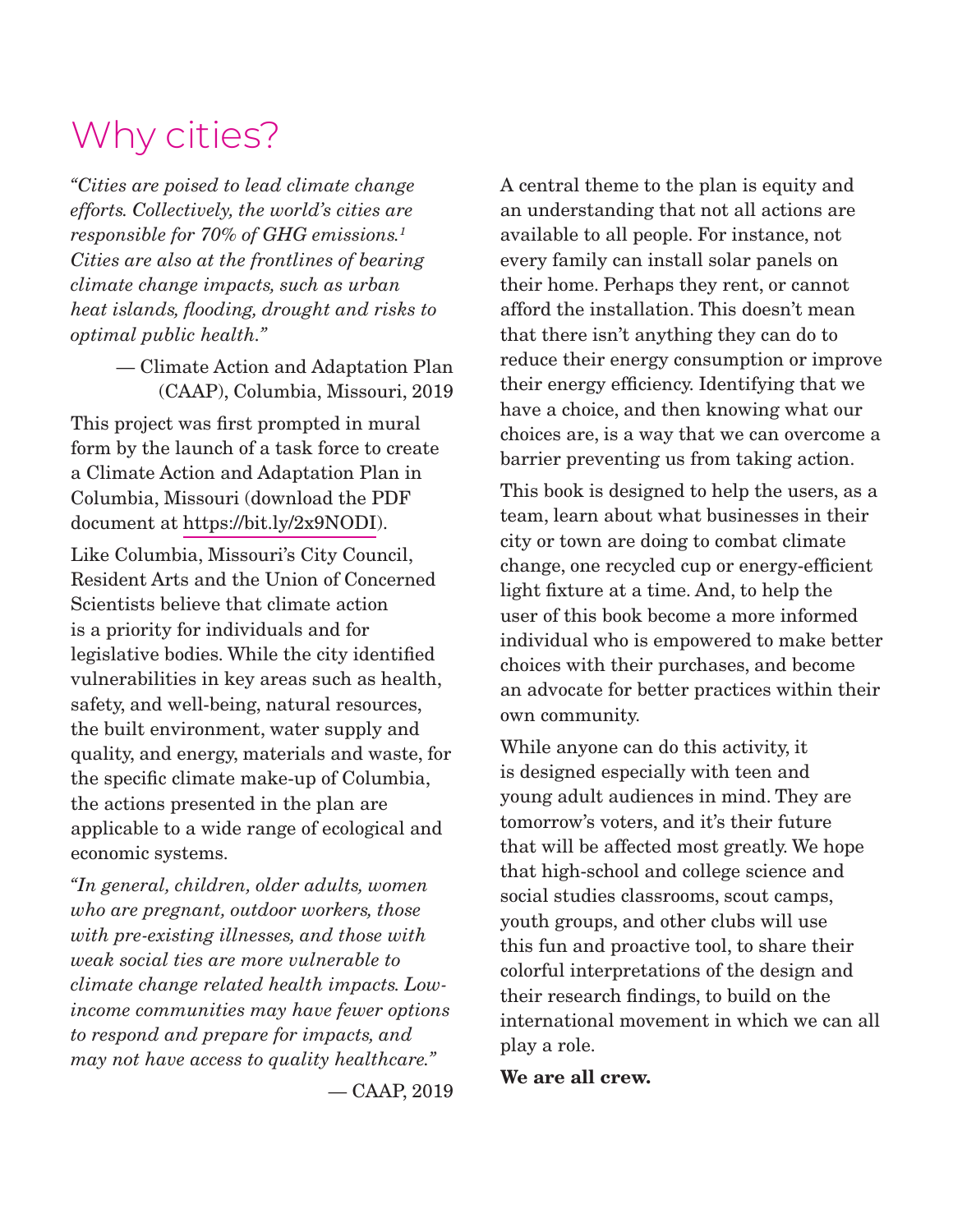# Reducing our carbon footprint

A carbon footprint is defined as the total amount of greenhouse gases produced to directly and indirectly support human activities, usually expressed in equivalent tons of carbon dioxide  $(CO_2)$ .<sup>2</sup> Greenhouse gases are closely tied to the use of fuel, energy, and water systems and therefore almost every industry and household participates in their production. Each action that reduces our use and, ultimately, our dependence on these industries and products will have the most impact on our individual, local, national, and global carbon footprint.

# **AGRICULTURE AND INDUSTRY**

Greenhouse gas emissions (GHGs) related to agriculture totaled 582 million metric tons in 2017, which represented about 9% of total GHGs. This combined with other industry (22%) equals 31% of total GHGs.

Emissions from industry primarily come from burning fossil fuels for energy, as well as certain chemical reactions necessary to produce goods from raw materials. GHG emissions from agriculture come from livestock such as cows, agricultural soils, and rice production.

Restaurants, grocery stores, and other businesses who work with food can purchase raw materials from local farms that do not use chemical pesticides, and use sustainable practices. Other businesses can source their raw materials locally, and ensure their products do not include highemissions materials.

ABOUT 9% OF U.S. GREENHOUSE GAS EMISSIONS RESULT FROM THE PRODUCTION OF FOOD. EATING LOCALLY GROWN FOOD CAN REDUCE EMISSIONS ASSOCIATED WITH TRANSPORTING THE FOOD YOU CONSUME FROM FIELD TO TABLE.

# **TRANSPORTATION**

Transportation is the largest individual contributor of GHGs at 29% of the total. GHG emissions from transportation primarily come from burning fossil fuel for our cars, trucks, ships, trains, and planes. Over 90% of the fuel used for transportation is petroleum based, primarily gasoline and diesel.3

Businesses and individuals can use or encourage their employees to use alternative forms of transportation. Businesses can source products locally to reduce fossil fuels used to transport raw materials.

# **ENERGY**

Energy consumption represents 28% of the United States' total GHG emissions. Approximately 62.9% of our electricity comes from burning fossil fuels, mostly coal and natural gas.4 There are many ways that we can reduce waste and increase efficiency of energy production, distribution and consumption, including investing in clean energy such as wind, hydro, and geothermal sources and using energy-efficient lighting, heating and cooling, and other appliances.

Businesses and homes can do this by using EnergyStar approved appliances, turning off computers and lights when they're not in use, closing shades and insulating windows to reduce usage of heating and cooling systems, and participating in other transportation, agriculture, industrial, human health, and water climate-conscious activities that conserve energy and cut waste.

INSTALLING SOLAR PANELS ON YOUR HOME CAN GREATLY REDUCE YOUR CARBON FOOTPRINT WITH LONG TERM COST SAVINGS. SOLAR PANELS CREATE ENERGY WHILE PRODUCING ZERO CARBON EMISSIONS.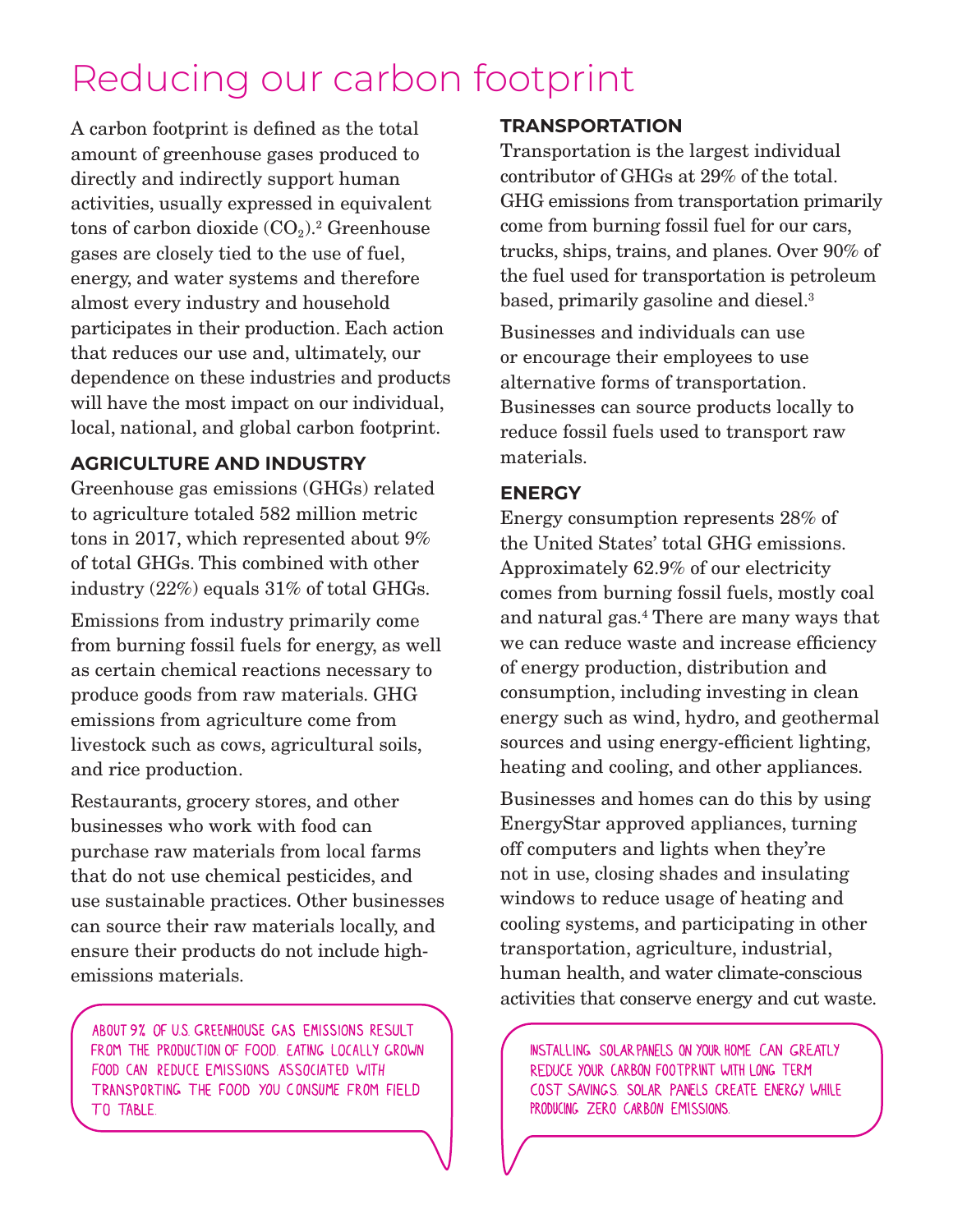## **HUMAN AND SOCIETAL HEALTH**

Residential and commercial sectors combined represent 12% of GHGs. Emissions from businesses and homes arise primarily from fossil fuels burned for heat, the use of products containing GHGs, and the handling of waste.

Home and business owners can reduce their impact by recycling paper, plastic, metal and other materials. Reducing electricity use and dependence on fossil fuels also helps. Energy-efficient thermostats, irrigation systems, and alternative transportation methods will greatly reduce carbon footprints at home and at work.

# **WATER**

Producing clean water is a fundamental human need, and water is required for most energy production. In fact, energy production in the U.S. requires more water than any other sector. According to the U.S. Geological Survey, 48% of water withdrawals in the United States are used for thermoelectric power production. Water is also used to grow biofuels and to extract coal, petroleum and natural gas.5

Businesses and individuals can reduce their carbon footprint by conserving water. They can do this by ensuring they don't waste water, and also by using energy-efficient appliances, heating and lighting. Businesses can source products locally to reduce their consumption of fossil fuels when transporting products and raw materials.

RAIN BARRELS AND RAIN GARDENS COLLECT RUNOFF FROM ROOFTOPS, DRIVEWAYS, AND SIDEWALKS. THIS RESULTS IN LESS WATER RUNNING INTO OUR STREAMS DURING A HEAVY RAIN, HELPING REDUCE THE POTENTIAL FOR FLOODING. AS A BONUS, WATER FROM RAIN BARRELS CAN BE USED TO WATER YOUR LAWN, SAVING YOU MONEY.

# Research methods

Here is a suggested procedure for you to find out what businesses in your community are doing to reduce their GHGs.

### **ONLINE**

Information like the business name, location and website can all be collected online before conducting further research.

### **IN-PERSON INTERVIEWS**

Likely, you will need to speak with the staff or owner of the business in order to collect all the information on the checklist. A helpful script that you can read or revise and use to speak with businesses about their sustainable practices is below.

Please remember to be respectful of business operations, do not pop in during busy hours, and if possible call ahead to schedule an appointment. If a business does not want to participate, or does not participate in ANY of the checklist items, simply do not include them in the list.

### **SCRIPT: REQUESTING AN INTERVIEW**

*Hello, my name is [*name*], and I am a student at [*school*] (include a description of who you are). I am collecting information about local businesses for a project to map the sustainable practices in this area.*

*I would like to schedule an interview with you that will only take 5–10 minutes to go through a checklist consisting of about 30 yes or no questions.*

*The data collected in this project will be compiled and returned to Resident Arts (Columbia, Missouri). It will become a part of a national art project funded by the Union of Concerned Scientists, in which various groups can conduct this research and can aid in creating a map of the country's businesses and their environmentally sustainable practices.*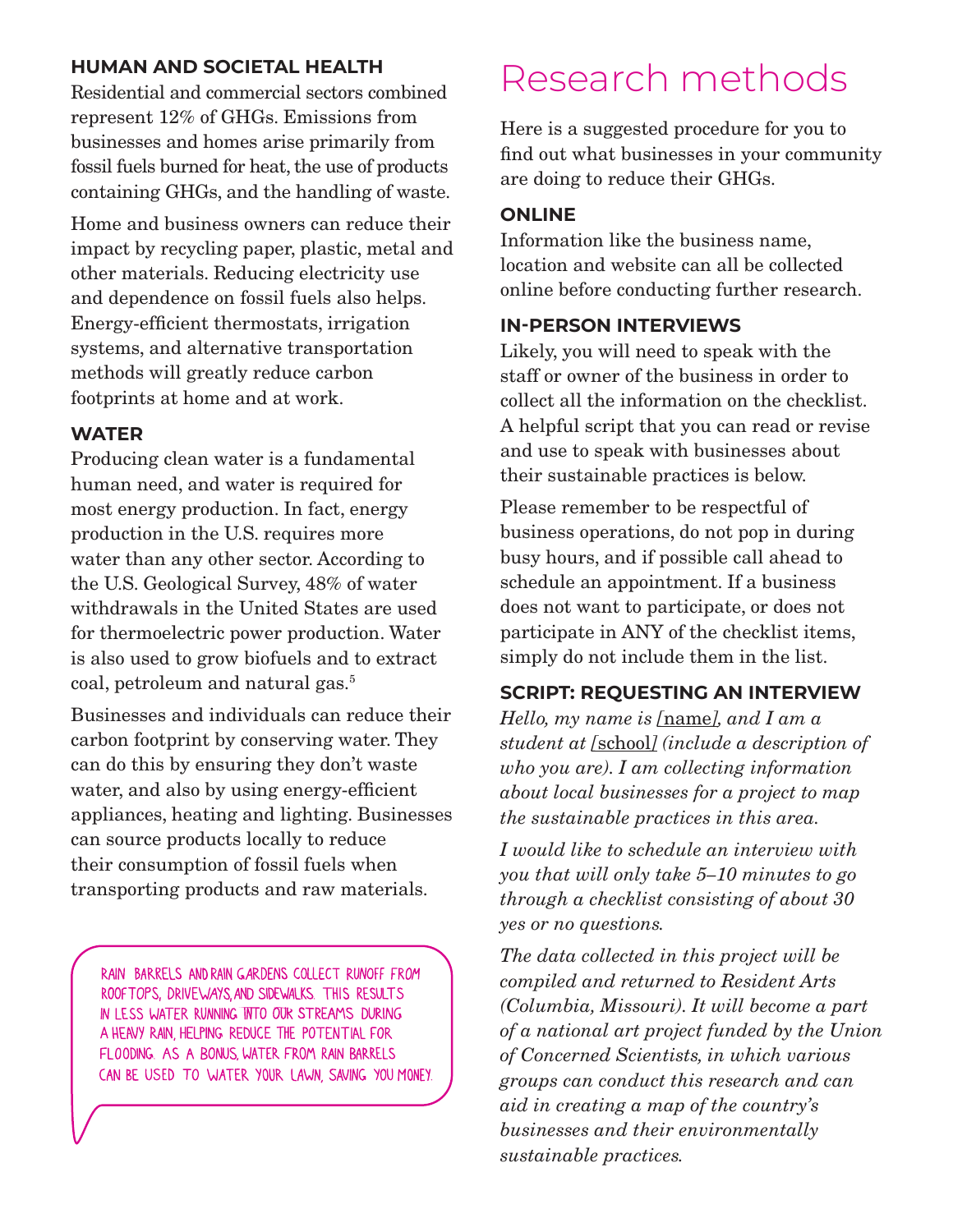# **SCRIPT: CONDUCTING AN INTERVIEW**

*Thank you for meeting with me today. I have a checklist I would like to go through with you to see what sustainable practices your business participates in. This checklist is part of an art and science collaborative project created by Resident Arts and funded by the Union of Concerned Scientists (both nonprofits). The information will be compiled along with information from businesses all over the country to make a map of sustainable business practices. Your business does not have to be a "Green" business to participate, you just have to answer a few questions. The goal of this project is to help consumers learn about the businesses in their area. If you are interested in learning more, you can contact info@residentarts.org.*

Then ask them to respond to the checklist.

### **STEP BY STEP INSTRUCTIONS**

(Use a pencil)

- 1. Choose the boundaries of the map. Choose a commercial district. This may be a single downtown street, an entire downtown area, a neighborhood, or square block, depending on the size and density of your city/town. Use an area that will have a minimum of 10 businesses. We have provided room for 20 businesses, but you can download additional pages at residentarts.org/weare-all-crew if you would like to do more.
- 2. Do a test run. Speaking to people can be intimidating, but it doesn't have to be. Visit a single business that you regularly frequent. Depending on the size of your group, you may choose to do this in teams of two or three or split up to cover more ground. One person can read through the checklist, while the other checks boxes, and a third can keep an eye on time and make sure you don't go over 10 minutes. Some staff may be chattier than others.

3. Conduct your research, collecting your responses in the checklist. First write the name of the business down as you approach, using the provided numbered list. The numbered list of businesses correspond with the numbered boxes on the provided checklist.

Check a box if the business DOES do the checklist item, leave the box blank if it does not or write "N/A" if the question is not applicable.

### **For example:**

| 3. Name        | Resident Arts    |                       |  |  |  |  |  |  |  |
|----------------|------------------|-----------------------|--|--|--|--|--|--|--|
| <b>Address</b> |                  | 1023 E. Walnut St. #3 |  |  |  |  |  |  |  |
| Website        | residentarts.org |                       |  |  |  |  |  |  |  |
|                | Score            | 21/31                 |  |  |  |  |  |  |  |

Does the business:

| <b>Recycle paper?</b> |  |  |  |
|-----------------------|--|--|--|

- 4. Compile your map. Put numbers down on the map where the businesses are located.
- 5. Score the businesses based on their responses. Count how many boxes were checked against how many were applicable. For instance, If 25 checklist items are applicable, and the business responded that they participate in 20 checklist items, their score is 20/25.
- 6. What did you discover? Read and respond to the discussion points at the end of the book.

BUSINESESS CAN SAVE ENERGY AND REDUCE THEIR CARBON FOOTPRINT BY RECYCLING AND COMPOSTING, USING RECYCLED PAPER FOR PRINTING, INSTALLING MOTION SENSORS ON LIGHTS, TURNING OFF COMPUTERS, AND OTHER ENERGY EFFICIENCY MEASURES.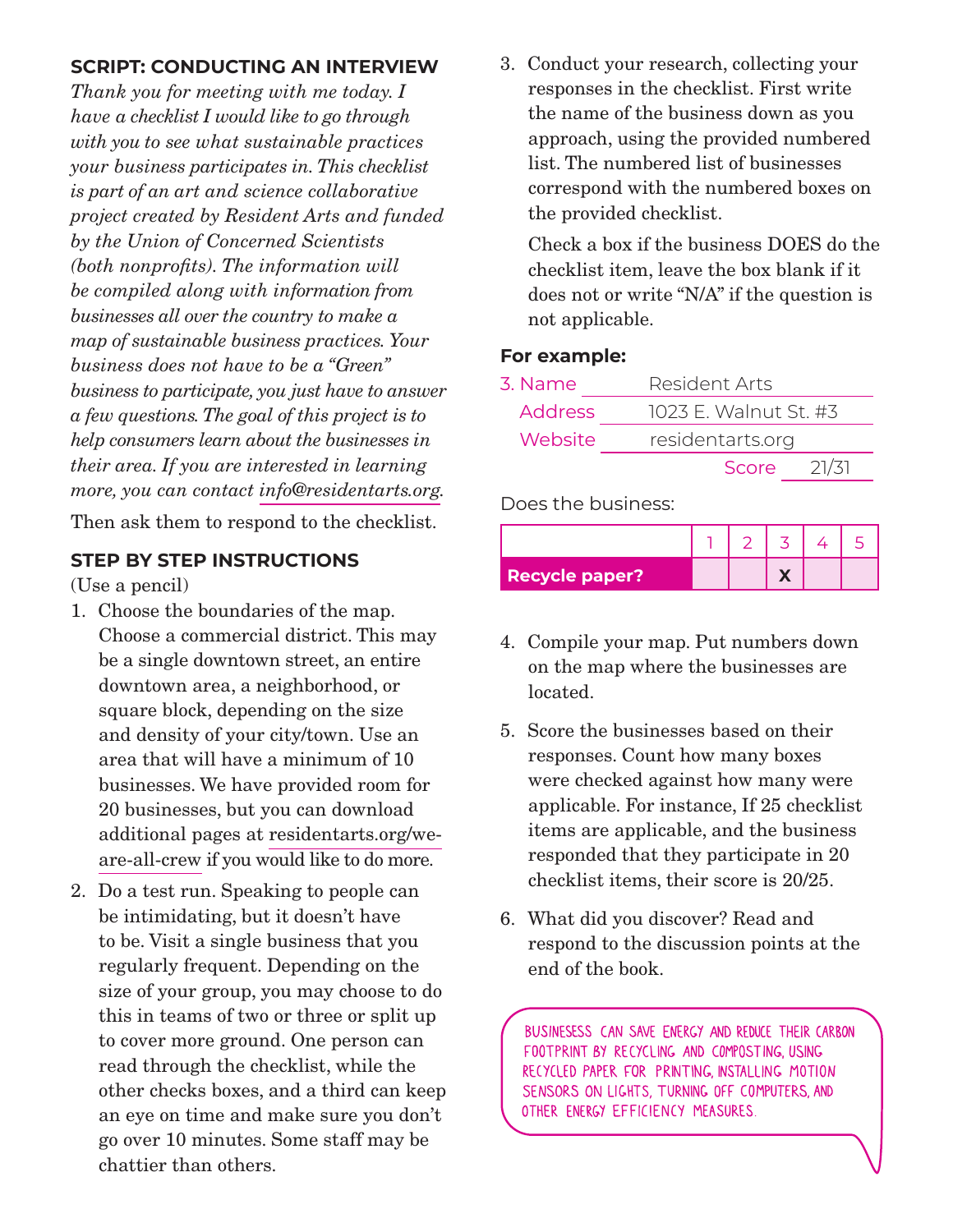# **COLOR!**

The front of this book is the outline of the mural design, which was completed in Fall 2018 as part of the Art for Science Rising Project, funded by the Union of Concerned Scientists. You can see photos of the mural on our website:

#### residentarts.org/we-are-all-crew.

Coloring is fun and proven to be a calming activity, but more than that, colorful imagery is a great way to generate excitement and get people interested in participating in this project. This is a fun form of advocacy that people of any age or skill level can do. Color the design using paint, colored pencils, crayons, or markers and share it on social media, tagging @residentarts and using the hashtags: #artliveshere #artforscience #artforsciencerising #sciencerising #comoclimateaction #climateactionmap #weareallcrew

Images of completed books will be added to our website!

WEATHERIZING BY INSULATING AND SEALING IS A COST-EFFECTIVE WAY TO REDUCE YOUR HOME'S ENERGY USE. SAVE MONEY AND REDUCE CARBON EMISSIONS.

WHILE AT WORK, EMPLOYEES CAN REDUCE WASTE BY BRINGING A FULL PLACE SETTING FROM HOME, SETTING COMPUTERS, MONITORS, AND PRINTERS TO SLEEP AFTER SHORT PERIODS OF INACTIVITY, AND BRINGING A SWEATER FROM HOME INSTEAD OF USING A SPACE HEATER.

BURNING ONE GALLON OF GASOLINE RELEASES 20 POUNDS OF CARBON POLLUTION INTO THE ATMOSPHERE. WALKING, CYCLING, OR TAKING TRANSIT TO WORK OR SCHOOL A FEW TIMES A WEEK CAN GREATLY REDUCE YOUR INDIVIDUAL CARBON FOOTPRINT

A TREE CAN ABSORB 48 POUNDS OF CARBON EACH YEAR. THEY REMOVE CARBON DIOXIDE FROM THE ATMOSPHERE VIA PHOTOSYNTHESIS. PLANTING NEW TREES TO REPLACE THOSE CLEARED FOR INDUSTRY AND FARMING WILL HELP REDUCE ATMOSPHERIC CARBON LEVELS.

### **SHARE YOUR FINDINGS**

Make sure you have drawn the map, collected the addresses and websites of businesses, and completed the checklist for at least 10 businesses. Once you have done this, you can scan and email the scanned document back to info@residentarts.org.

If you have colored in the front, please be sure to include images of the front. You can mail the entire completed book back to:

Attn: Madeleine LeMieux Resident Arts 623 Bluffdale Dr. Columbia, MO 65201

Books that are completed and collected will be made available to the public to view onsite at Resident Arts' studio, and/or may be featured in an exhibition at a future date.

Data compiled from this project will be entered into a database that can be accessed at: residentarts.org/we-are-all-crew.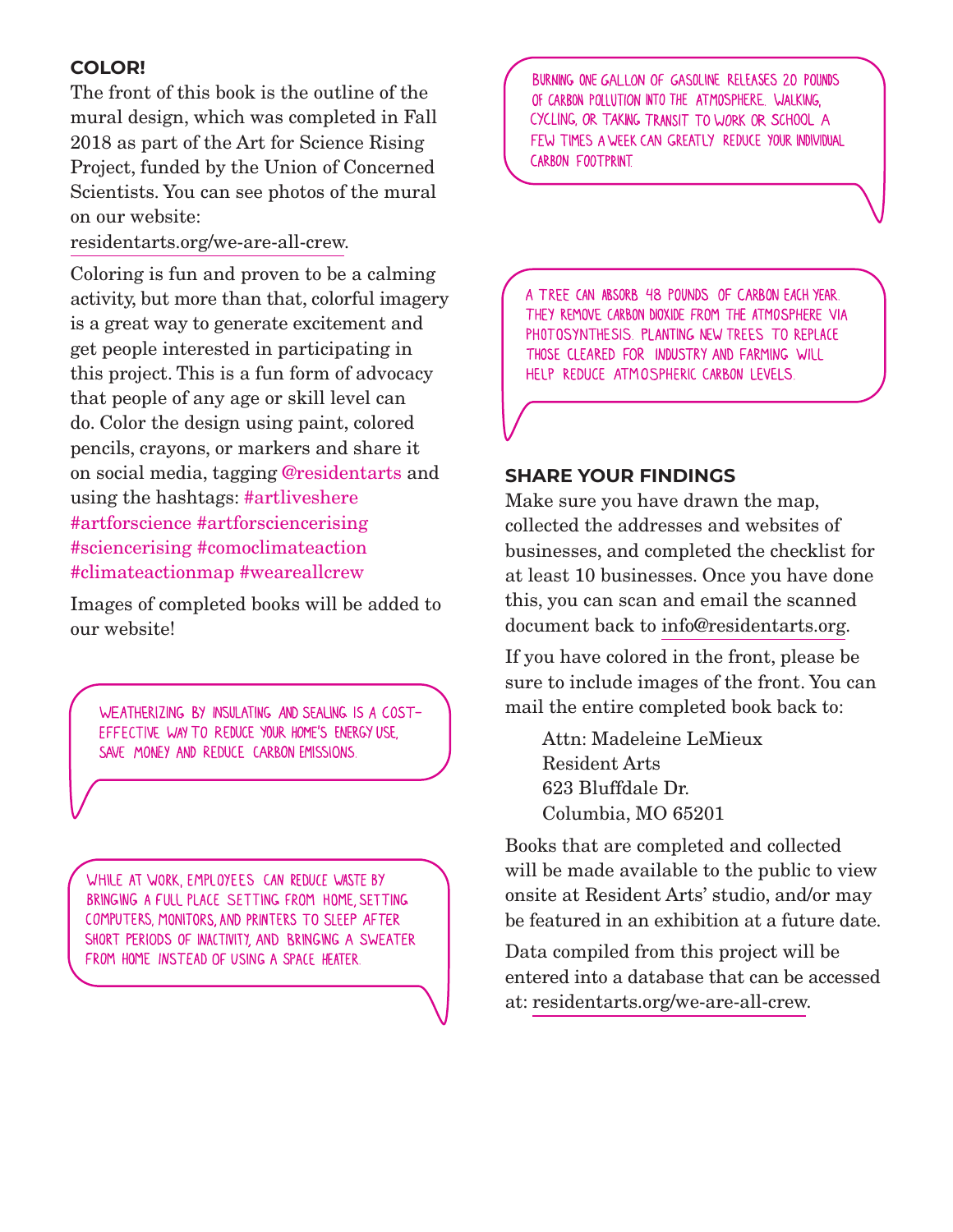# What comes next

Now that you have completed this project, what's next? We hope that you and your team will use this information to make choices, advocate on behalf of sustainable practices, and share this project with other teams so that the impact of this project can continue to expand.

PURCHASING FOOD FROM SOURCES THAT USE SUSTAINABLE FARMING PRACTICES SUCH AS ORGANIC FARMING AND RESPONSIBLE IRRIGATION HELPS TO PROMOTE SOIL HEALTH AND REDUCES THE DISTRIBUTION OF POLLUTANTS INTO WATERSHEDS.

### **MAKING CHOICES**

Use the information you collect in this book to make choices about where you spend your money. Choosing businesses that participate in more sustainable practices is one way that we can lessen our own impact on the changing climate, and is also a way to encourage less sustainable businesses to improve their sustainability practices to compete with other offerings in the area.

THE HEALTH OF A STREAM REFLECTS THE WATERSHED THAT FEEDS INTO IT, WITH HUMAN ACTIVITIES OFTEN RESULTING IN THE DEGRADATION OF A STREAM'S WATER QUALITY. MINIMIZING OUR IMPACTS IN THE WATERSHED IS THE BEST WAY TO HELP IMPROVE A STREAM'S WATER QUALITY.

#### **ADVOCACY**

You can share the compiled information with businesses you survey to show them how they stack up against other businesses in the area. If they are not participating in as many sustainable practices as their neighbors, you can encourage them to start. If they are participating in more sustainable practices than their neighbors, they can promote that information to their audience as a benefit of using their services or purchasing their goods.

You can also take this information to encourage local lawmakers to adopt plans similar to Columbia, Missouri's Climate Action and Adaptation Plan. Reaching out to your representatives with the information collected in this book can help them to understand the strengths and weaknesses of your locale.

You can find your legislators here: www.votervoice.net/ARTSUSA/address.

SHIFTING RELIANCE FROM GASOLINE TO ELECTRIC VEHICLES REDUCES AIR POLLUTION THAT HARMS OUR LUNGS AND WARMS OUR PLANET.

#### **SHARE THIS PROJECT**

Do you think other areas in your city, or neighboring cities may benefit from completing this project? Share it! You can reach out directly to friends or organizations that may also want to complete this project in their area or contact Resident Arts with their information, and we'll reach out on your behalf!

USING COMPOST INSTEAD OF CHEMICAL FERTILIZERS IN HOME AND COMMUNITY GARDENS CAN PROTECT SOIL HEALTH AND STREAM WATER QUALITY.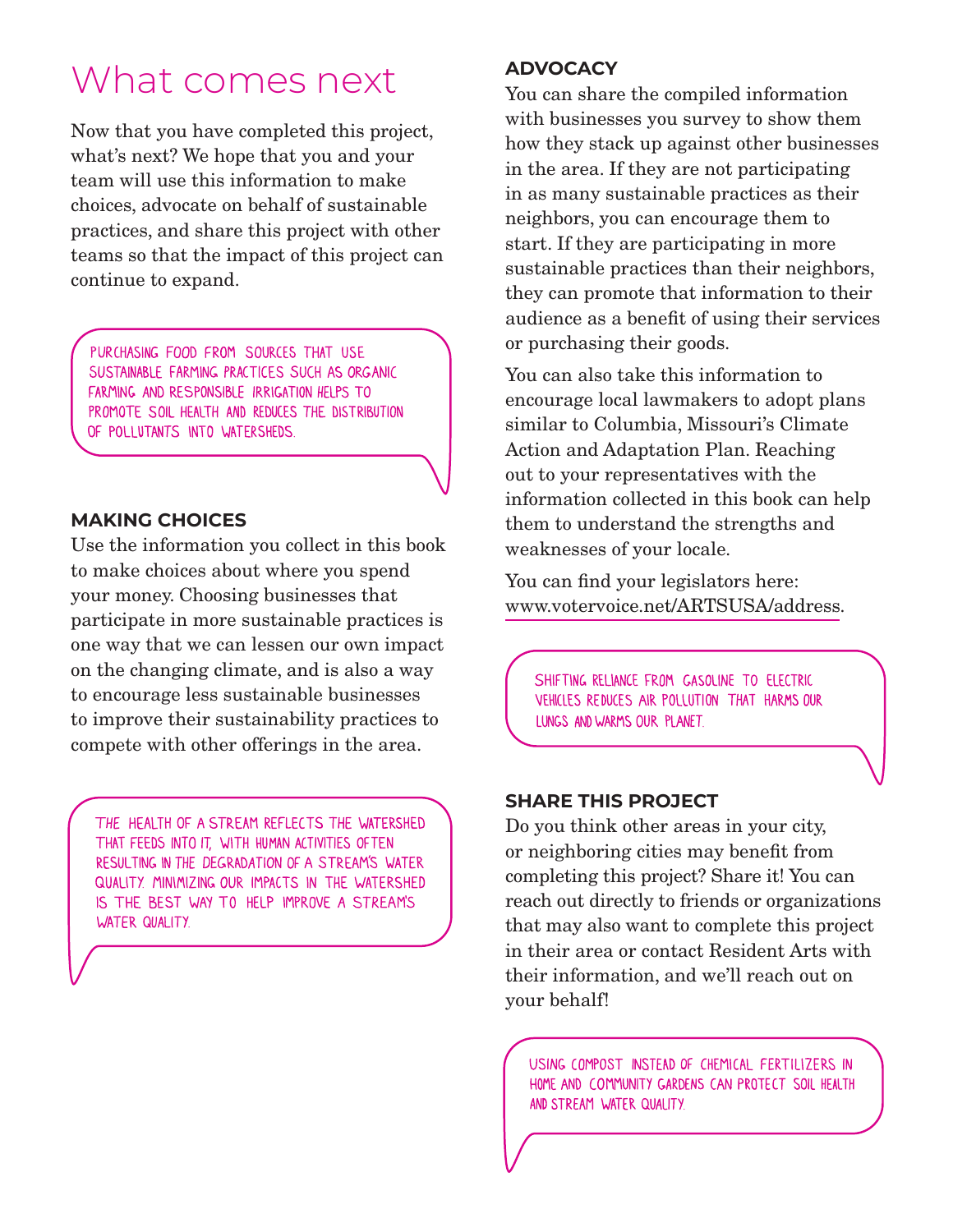# Draw the boundaries

|             | <b>NORTH</b>                                                                                                                                                                                                                     |  |  |  |  |  |  |
|-------------|----------------------------------------------------------------------------------------------------------------------------------------------------------------------------------------------------------------------------------|--|--|--|--|--|--|
|             |                                                                                                                                                                                                                                  |  |  |  |  |  |  |
|             |                                                                                                                                                                                                                                  |  |  |  |  |  |  |
|             |                                                                                                                                                                                                                                  |  |  |  |  |  |  |
|             |                                                                                                                                                                                                                                  |  |  |  |  |  |  |
|             |                                                                                                                                                                                                                                  |  |  |  |  |  |  |
|             |                                                                                                                                                                                                                                  |  |  |  |  |  |  |
|             |                                                                                                                                                                                                                                  |  |  |  |  |  |  |
|             |                                                                                                                                                                                                                                  |  |  |  |  |  |  |
|             |                                                                                                                                                                                                                                  |  |  |  |  |  |  |
|             |                                                                                                                                                                                                                                  |  |  |  |  |  |  |
|             |                                                                                                                                                                                                                                  |  |  |  |  |  |  |
|             |                                                                                                                                                                                                                                  |  |  |  |  |  |  |
|             |                                                                                                                                                                                                                                  |  |  |  |  |  |  |
|             |                                                                                                                                                                                                                                  |  |  |  |  |  |  |
|             |                                                                                                                                                                                                                                  |  |  |  |  |  |  |
| <b>WEST</b> | <b>EAST</b>                                                                                                                                                                                                                      |  |  |  |  |  |  |
|             |                                                                                                                                                                                                                                  |  |  |  |  |  |  |
|             |                                                                                                                                                                                                                                  |  |  |  |  |  |  |
|             |                                                                                                                                                                                                                                  |  |  |  |  |  |  |
|             |                                                                                                                                                                                                                                  |  |  |  |  |  |  |
|             |                                                                                                                                                                                                                                  |  |  |  |  |  |  |
|             |                                                                                                                                                                                                                                  |  |  |  |  |  |  |
|             |                                                                                                                                                                                                                                  |  |  |  |  |  |  |
|             |                                                                                                                                                                                                                                  |  |  |  |  |  |  |
|             |                                                                                                                                                                                                                                  |  |  |  |  |  |  |
|             | a de la caractería de la caractería de la caractería de la caractería de la caractería de la caractería de la<br>a de la caractería de la caractería de la caractería de la caractería de la caractería de la caractería de la   |  |  |  |  |  |  |
|             | a constitución de la característica de la característica de la característica de la característica de la carac                                                                                                                   |  |  |  |  |  |  |
|             | a di sera de la caractería de la caractería de la caractería de la caractería de la caractería de la caracterí<br>a de la caractería de la caractería de la caractería de la caractería de la caractería de la caractería de la  |  |  |  |  |  |  |
|             | a de la caractería de la caractería de la caractería de la caractería de la caractería de la caractería de la                                                                                                                    |  |  |  |  |  |  |
|             | a constitución de la característica de la característica de la característica de la característica de la carac<br>a de la caractería de la caractería de la caractería de la caractería de la caractería de la caractería de la  |  |  |  |  |  |  |
|             | e de la característica est est en la característica en la característica en la característica en la caracterís<br>La característica en la característica en la característica en la característica en la característica en la ca |  |  |  |  |  |  |
|             |                                                                                                                                                                                                                                  |  |  |  |  |  |  |
|             |                                                                                                                                                                                                                                  |  |  |  |  |  |  |
|             |                                                                                                                                                                                                                                  |  |  |  |  |  |  |

 $\overline{\mathsf{J}}$ ouun $\overline{\mathsf{I}}$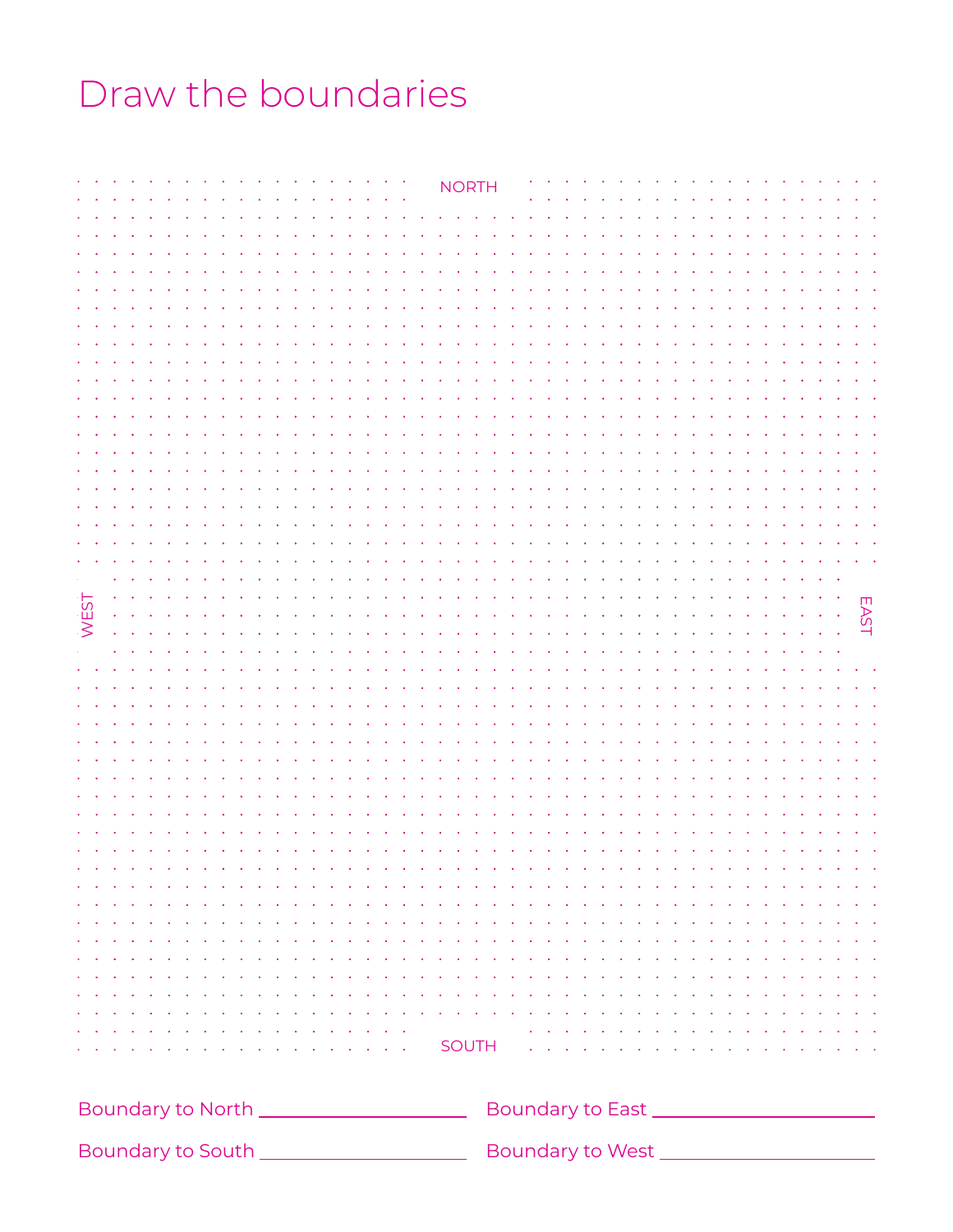# Resource list

1. Name Address Website Score 2. Name Address Website Score 3. Name Address Website Score 4. Name Address Website Score 5. Name Address Website Score 6. Name Address Website Score **Score Score** 7. Name Address Website Score\_\_\_\_\_\_\_\_\_\_\_ 8. Name Address Website Score 9. Name Address Website Score **Score Score** 10. Name Address Website Score 11. Name Address **Website** Score\_\_\_\_\_\_\_\_\_\_\_\_ 12. Name Address Website Score 13. Name Address Website Score **Score Score** 14. Name Address Website Score\_\_\_\_\_\_\_\_\_\_\_\_ 15. Name Address Website Score 16. Name Address Website Score **Score Score** 17. Name Address Website Score\_\_\_\_\_\_\_\_\_\_\_\_ 18. Name Address Website Score 19. Name Address Website Score **Score Score** 20. Name Address **Website** Score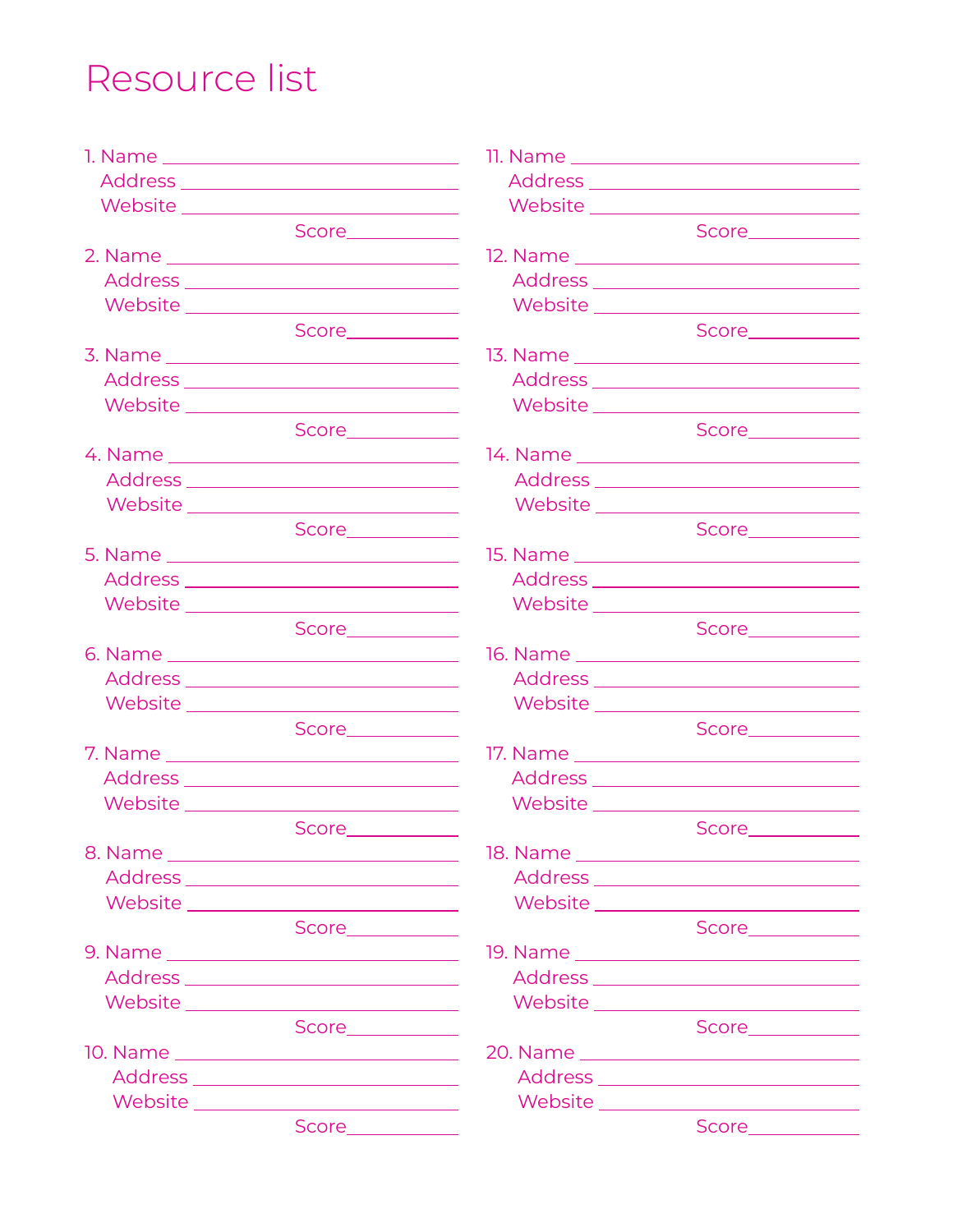# Sustainability checklist

| <b>Does the business</b>                                                                          | Number corresponds to map and resource list ⊳                                                      |
|---------------------------------------------------------------------------------------------------|----------------------------------------------------------------------------------------------------|
| 1. Recycle paper?                                                                                 |                                                                                                    |
| 2. Recycle plastic?                                                                               |                                                                                                    |
| 3. Recycle metal?                                                                                 |                                                                                                    |
| 4. Recycle printer ink?                                                                           |                                                                                                    |
| 5. Recycle other materials?                                                                       |                                                                                                    |
| 6. Use recycled materials for packing?                                                            |                                                                                                    |
| 7. Ask customers if they need a receipt before printing it?                                       |                                                                                                    |
| 8. Reuse packaging from suppliers?                                                                |                                                                                                    |
| 9. Minimize unnecessary packaging on products?                                                    |                                                                                                    |
| 10. Compost food waste?                                                                           |                                                                                                    |
| 11. Have a trash can or cigarette butt extinguisher outside their establishment?                  |                                                                                                    |
| 12. Clean up litter left around the outside of their establishment?                               |                                                                                                    |
| 13. Have a water bottle refill station?                                                           |                                                                                                    |
| 14. Source products locally?                                                                      |                                                                                                    |
| 15. Use products made from recycled material? (i.e., office paper, disposable cutlery, etc.)      |                                                                                                    |
| 16. Have energy-efficient lighting?                                                               |                                                                                                    |
| 17. Limit the usage of air conditioning and heating?                                              |                                                                                                    |
| 18. Turn off lights/set computers to sleep when the business is closed?                           |                                                                                                    |
| 19. Use green cleaning products?                                                                  |                                                                                                    |
| 20. Use window shades, insulation, etc. to reduce energy consumption?                             |                                                                                                    |
| 21. Encourage/incentivize employees to walk or bike to work?                                      |                                                                                                    |
| 22. Use a non-traditional water heating system, like tankless, electric, or solar water heaters?  |                                                                                                    |
| 23. Have water-conserving toilets?                                                                |                                                                                                    |
| 24. Use smart thermostats? (Detect temperature and other factors and adjust accordingly.)         |                                                                                                    |
| 25. Use smart irrigation systems? (Determine factors like soil wetness and irrigate accordingly.) |                                                                                                    |
|                                                                                                   | 26. Use smart electrical systems? (Motion sensors or timers shut off electronics when not in use.) |
| 27. Host or participate in community gardening?                                                   |                                                                                                    |
| 28. Wash any dishes and/or laundry in full loads?                                                 |                                                                                                    |
| 29. Use energy-efficient appliances?                                                              |                                                                                                    |
| 30. Only provide water to customers if they ask?                                                  |                                                                                                    |
| 31. Not provide single-use straws to customers?                                                   |                                                                                                    |
| 32. Not provide single-use, disposable styrofoam containers?                                      |                                                                                                    |
| 33. Advocate to their customers, staff, and/or local legislators for climate action?              |                                                                                                    |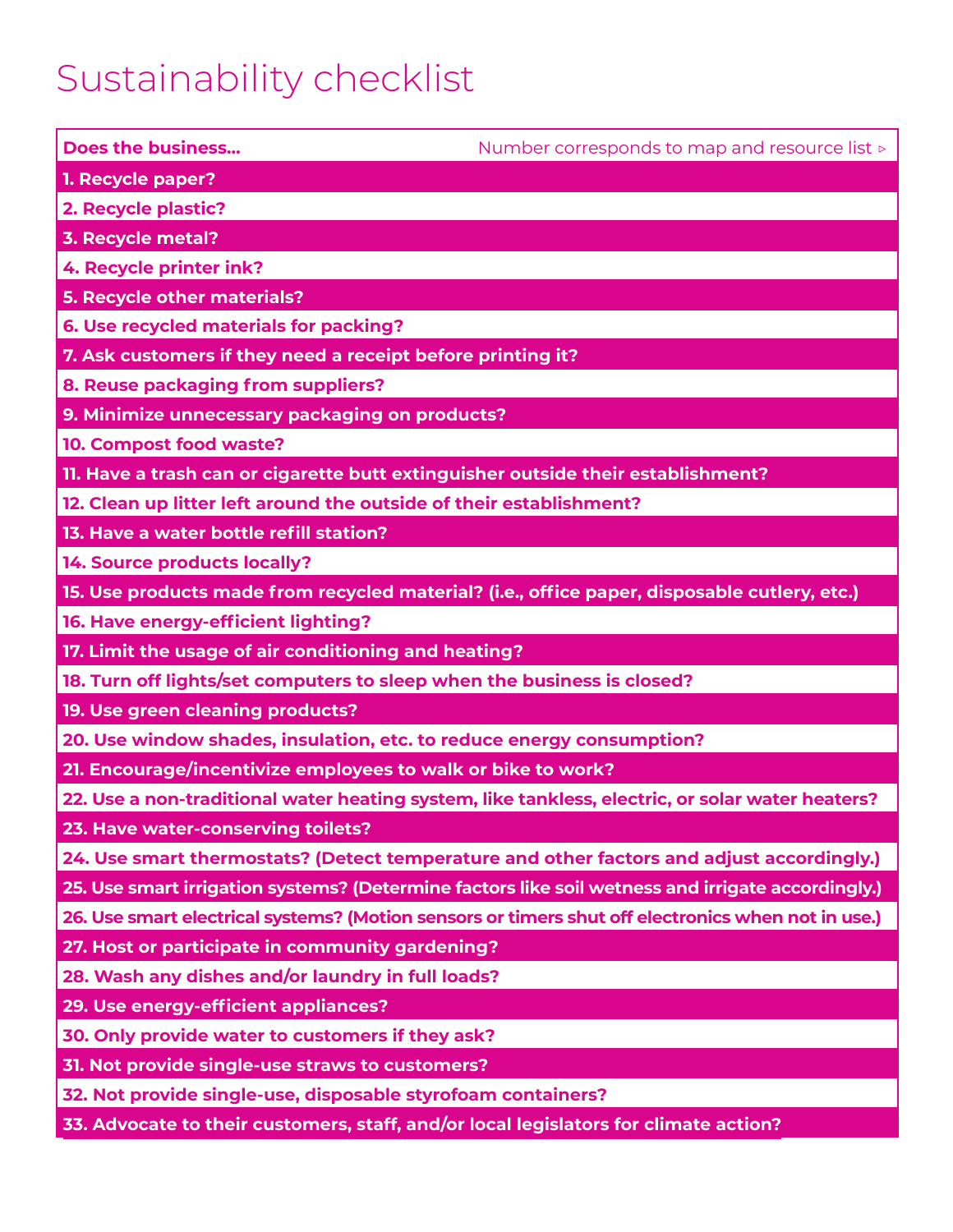|                                                                      | $\mathbf{I}$ | $\overline{2}$ | $\overline{3}$ | $\overline{4}$ | 5 | 6 | $\overline{7}$ | $\mathbf 8$ | $\overline{9}$ | $10$ | $11\,$ | 12 | 13 | 14 | 15 | 16 | 17 | 18 | 19 | 20 |
|----------------------------------------------------------------------|--------------|----------------|----------------|----------------|---|---|----------------|-------------|----------------|------|--------|----|----|----|----|----|----|----|----|----|
| $\blacksquare$                                                       |              |                |                |                |   |   |                |             |                |      |        |    |    |    |    |    |    |    |    |    |
| 2.                                                                   |              |                |                |                |   |   |                |             |                |      |        |    |    |    |    |    |    |    |    |    |
| $\mathbf{3}$ .                                                       |              |                |                |                |   |   |                |             |                |      |        |    |    |    |    |    |    |    |    |    |
| 4.                                                                   |              |                |                |                |   |   |                |             |                |      |        |    |    |    |    |    |    |    |    |    |
| 5.                                                                   |              |                |                |                |   |   |                |             |                |      |        |    |    |    |    |    |    |    |    |    |
| 6.                                                                   |              |                |                |                |   |   |                |             |                |      |        |    |    |    |    |    |    |    |    |    |
| 7.                                                                   |              |                |                |                |   |   |                |             |                |      |        |    |    |    |    |    |    |    |    |    |
| 8.                                                                   |              |                |                |                |   |   |                |             |                |      |        |    |    |    |    |    |    |    |    |    |
| 9.                                                                   |              |                |                |                |   |   |                |             |                |      |        |    |    |    |    |    |    |    |    |    |
| 10.                                                                  |              |                |                |                |   |   |                |             |                |      |        |    |    |    |    |    |    |    |    |    |
| ${\bf n}.$                                                           |              |                |                |                |   |   |                |             |                |      |        |    |    |    |    |    |    |    |    |    |
| $12.$                                                                |              |                |                |                |   |   |                |             |                |      |        |    |    |    |    |    |    |    |    |    |
| 13.                                                                  |              |                |                |                |   |   |                |             |                |      |        |    |    |    |    |    |    |    |    |    |
| 14.                                                                  |              |                |                |                |   |   |                |             |                |      |        |    |    |    |    |    |    |    |    |    |
| 15.                                                                  |              |                |                |                |   |   |                |             |                |      |        |    |    |    |    |    |    |    |    |    |
| 16.                                                                  |              |                |                |                |   |   |                |             |                |      |        |    |    |    |    |    |    |    |    |    |
| 17.                                                                  |              |                |                |                |   |   |                |             |                |      |        |    |    |    |    |    |    |    |    |    |
| 18.                                                                  |              |                |                |                |   |   |                |             |                |      |        |    |    |    |    |    |    |    |    |    |
| 19.                                                                  |              |                |                |                |   |   |                |             |                |      |        |    |    |    |    |    |    |    |    |    |
| 20.                                                                  |              |                |                |                |   |   |                |             |                |      |        |    |    |    |    |    |    |    |    |    |
| 21.                                                                  |              |                |                |                |   |   |                |             |                |      |        |    |    |    |    |    |    |    |    |    |
| $\begin{array}{r} \n \textbf{22.} \\ \n \textbf{23.} \n \end{array}$ |              |                |                |                |   |   |                |             |                |      |        |    |    |    |    |    |    |    |    |    |
|                                                                      |              |                |                |                |   |   |                |             |                |      |        |    |    |    |    |    |    |    |    |    |
| 24.                                                                  |              |                |                |                |   |   |                |             |                |      |        |    |    |    |    |    |    |    |    |    |
| 25.                                                                  |              |                |                |                |   |   |                |             |                |      |        |    |    |    |    |    |    |    |    |    |
| 26.                                                                  |              |                |                |                |   |   |                |             |                |      |        |    |    |    |    |    |    |    |    |    |
| 27.                                                                  |              |                |                |                |   |   |                |             |                |      |        |    |    |    |    |    |    |    |    |    |
| 28.                                                                  |              |                |                |                |   |   |                |             |                |      |        |    |    |    |    |    |    |    |    |    |
| <u>29.</u>                                                           |              |                |                |                |   |   |                |             |                |      |        |    |    |    |    |    |    |    |    |    |
| 30.                                                                  |              |                |                |                |   |   |                |             |                |      |        |    |    |    |    |    |    |    |    |    |
| 31.                                                                  |              |                |                |                |   |   |                |             |                |      |        |    |    |    |    |    |    |    |    |    |
| 32.                                                                  |              |                |                |                |   |   |                |             |                |      |        |    |    |    |    |    |    |    |    |    |
| 33.                                                                  |              |                |                |                |   |   |                |             |                |      |        |    |    |    |    |    |    |    |    |    |